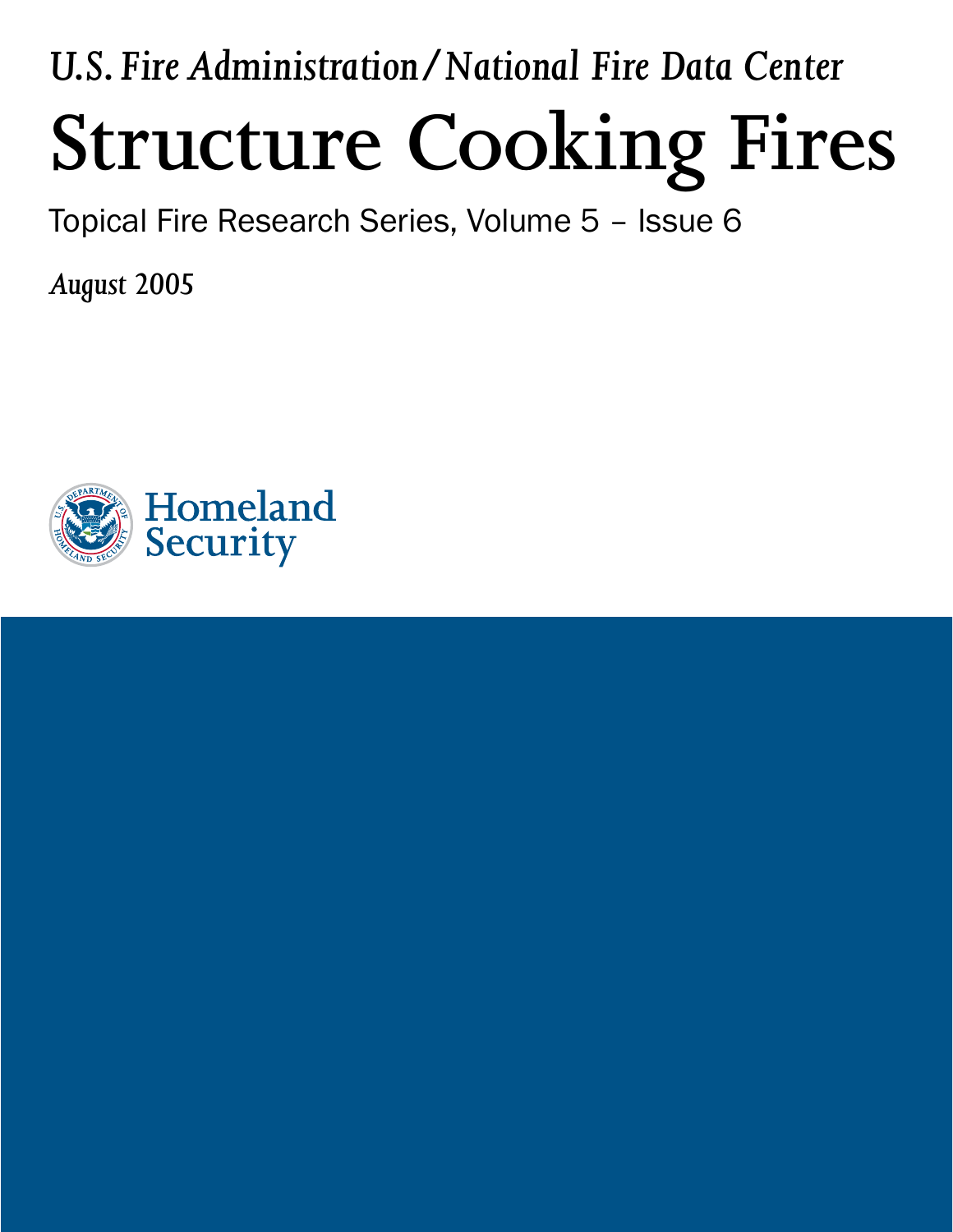# **T O P I C A L F I R E R E S E A R C H S E R I E S**



## **Structure Cooking Fires**

August 2005 Volume 5, Issue 6

#### Findings

- Cooking is the leading cause of fires and fire injuries in structures. Deaths and property lossess due to cooking, however, are among the lowest.
- In 2002, cooking fires and injuries peaked at 6 p.m.—the dinner hour. There was a slight decrease in cooking fires in the summer when more outdoor barbecuing and family vacationing occur.
- The leading type of material ignited in cooking fires is food, especially fats, oils, and grease.
- Cooking left unattended is the leading factor contributing to cooking fires.
- A smoke alarm was present and alerted the occupants in 45% of cooking fires.

Fires attributable to cooking equipment have long been one of the leading causes of structure fires. With the decline in fires caused by heating in the 1980s and early 1990s and the steady level of cooking-related fires, cooking has become the leading cause of structure fires.This topical report examines the characteristics of structure cooking fires as derived from currently available 2002 NFIRS data. In 2002 alone, cooking-related fires caused an estimated 185,600 fires in structures, 80 deaths, 3,875 injuries, and \$481 million in property damage.<sup>1, 2, 3</sup>

#### **LOSS ESTIMATES AND MEASURES**

Cooking fires are characterized by very low loss rates for deaths and dollar loss and moderate loss rates for injuries (Figure 1). Their impact comes from the sheer number of fires experienced each year. As Figure 2 indicates, cooking fires accounted for 36% of reported structure fires in 2002. While the large majority of these fires (94%) are small and result primarily in injuries, their collective effects result in more structure fire injuries than any other cause. 4

The property loss value for all structure fires per fire was  $$14,252$  in 2002. For cooking fires, the losses were small by comparison at \$1,573 per fire. And, for the vast majority of cooking fires—the small fires that primarily damage the cooking pot or equipment—the damage is even smaller at just \$51 per fire.<sup>5</sup>

| FIGURE 1. 2002 LOSS MEASURES FOR COOKING FIRES |                                      |                                    |                                  |  |  |  |
|------------------------------------------------|--------------------------------------|------------------------------------|----------------------------------|--|--|--|
| <b>Loss Measure</b>                            | <b>All Structure</b><br><b>Fires</b> | <b>All Cooking</b><br><b>Fires</b> | Confined<br><b>Cooking Fires</b> |  |  |  |
| \$ Loss/Fire                                   | \$14,252                             | \$1.573                            | \$51                             |  |  |  |
| Injuries/1,000 Fires                           | 30.5                                 | 20.5                               | 10.2                             |  |  |  |
| Fatalities/1,000 Fires                         | 5.1                                  | 0.3                                | 0.0                              |  |  |  |

Note: No deaths were reported to NFIRS in the no property loss confined fires in 2002. Source: NEIRS 5.0, 2002, data

U.S. Department of Homeland Security • Federal Emergency Management Agency United States Fire Administration • National Fire Data Center Emmitsburg, Maryland 21727 <http://www.usfa.fema.gov/inside-usfa/nfdc/pubs/tfrs.shtm>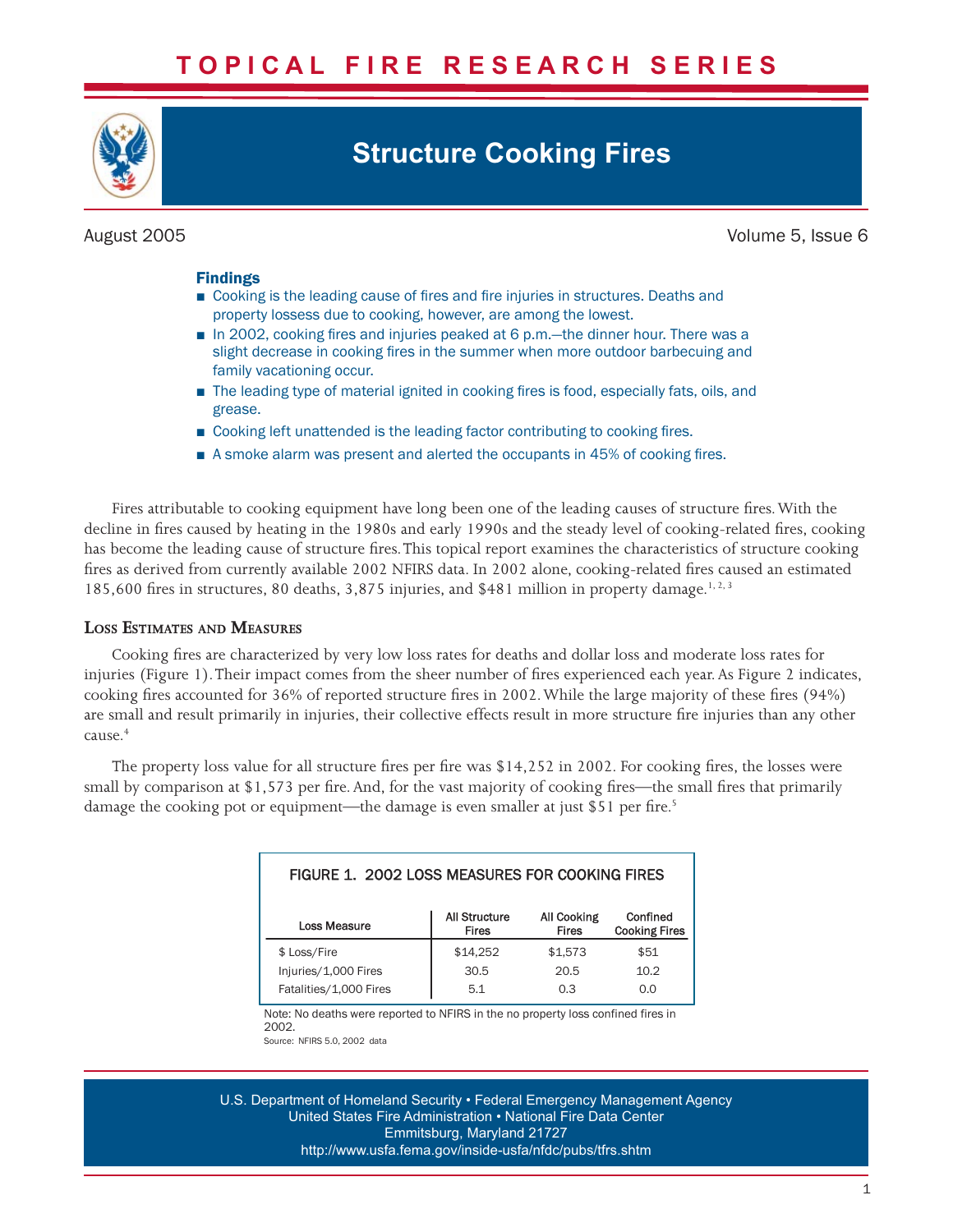

Source: NFIRS 5.0, 2002 data

#### **WHERE FIRES OCCUR**

Although cooking fires occur in many property types, the overwhelming majority of them take place in residential structures. Over 80% of cooking fires occur either in one- and two-family dwellings or in multifamily buildings such as apartments (Figure 3).

| FIGURE 3. 2002 COOKING FIRES BY PROPERTY TYPE         |                            |  |  |  |  |
|-------------------------------------------------------|----------------------------|--|--|--|--|
| <b>Property Use</b>                                   | Percent of<br><b>Fires</b> |  |  |  |  |
| 1- and 2-Family Dwellings                             | 46.9                       |  |  |  |  |
| <b>Multifamily Dwellings</b>                          | 33.6                       |  |  |  |  |
| <b>Other Residential Dwellings</b>                    | 6.8                        |  |  |  |  |
| Restaurants, Bars, Other<br>Eating or Drinking Places | 3.5                        |  |  |  |  |
| 24-Hour Care Nursing Homes                            | 1.1                        |  |  |  |  |
| All Other Properties                                  | 8.1                        |  |  |  |  |
| Total                                                 | 100.0                      |  |  |  |  |

Source: NFIRS 5.0, 2002 data

#### **WHEN FIRES OCCUR**

Cooking fires follow no seasonal or monthly trend; they occurred steadily throughout 2002, with a slight decrease in the summer months.This slight decrease might be explained by a decrease in indoor cooking during the summer as outdoor barbecuing and vacationing increase.

Cooking fires do follow a daily pattern. When analyzed by time of day, a noticeable peak in kitchen fires occurred in the 6 p.m. hour, as shown in Figure 4.A secondary peak occurs at noon.The fact that the highest percentage of fires occur during the hours when many people prepare lunch or dinner is not surprising. The fires are least prevalent in the late night/early morning hours, when people are asleep.

Cooking fires that result in injuries follow the same general trend—peaking at dinnertime with a smaller peak at lunchtime.This pattern is wholly expected as cooking by its nature involves both the individual and the heat source.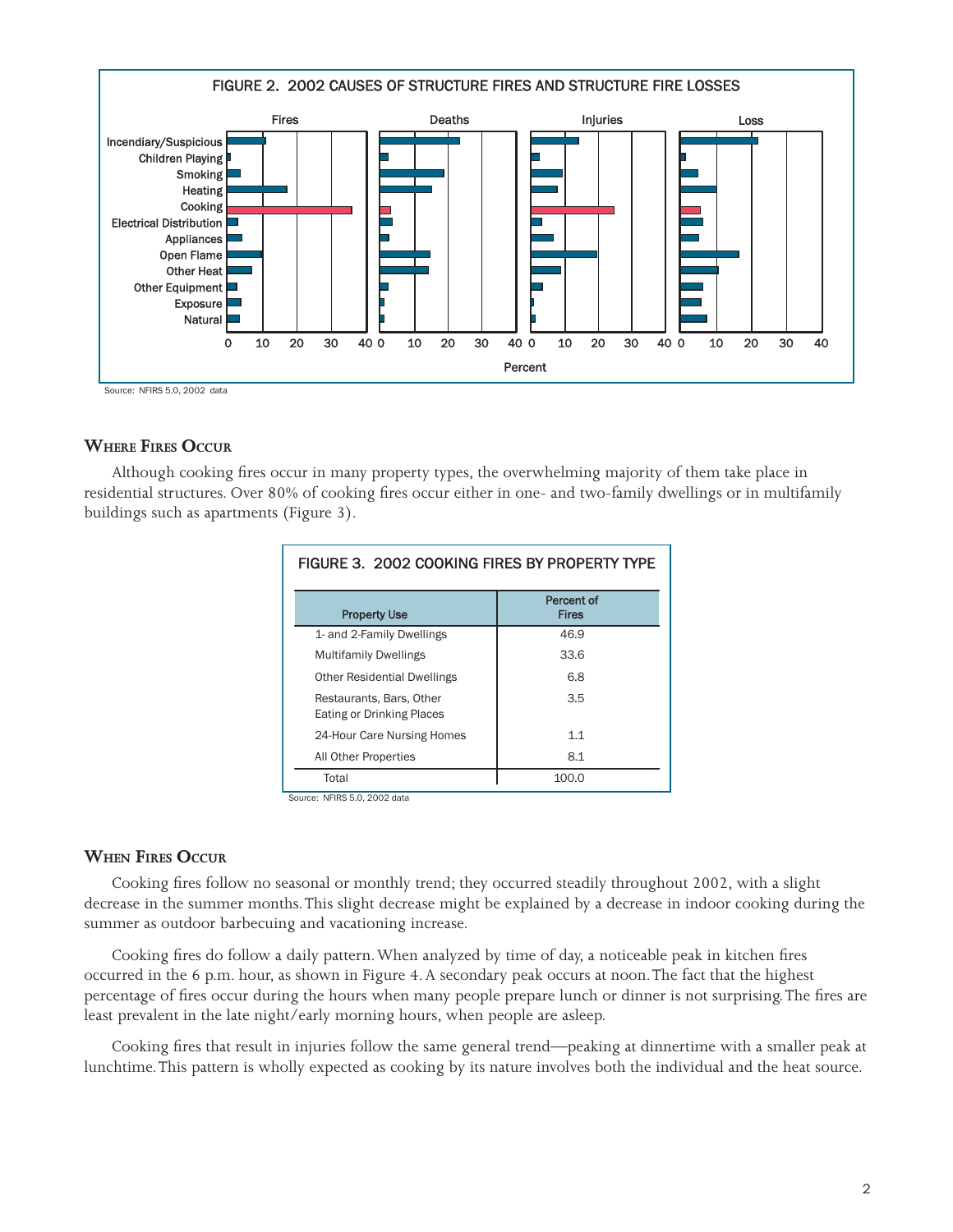

#### **MATERIAL IGNITED**

Cooking materials, including food, were the material first ignited. Specifically, oil, fat, and grease were the leading types of material ignited in cooking fires (41%).This is not surprising as oil and grease are highly flammable and can splatter or spill during cooking. Other foods or starches were the second most common material ignited (21%), followed by plastics (10%) such as appliance casings or cooking utensils.

#### **FACTORS CONTRIBUTING TO IGNITION**

Careless cooking activities are typically responsible for cooking fires.When a factor was noted as contributing to the ignition of the fire, unattended equipment, such as people leaving food in the oven or on the stove and forgetting about it, accounted for 30% of cooking fires. Misuse of material or product and having the heat source too close to combustibles (an inherent part of cooking) each accounted for 9% of structure cooking fires. Abandoned or discarded materials or products accounted for an additional 8%.

#### **EQUIPMENT INVOLVED IN IGNITION**

The equipment involved in a cooking fire is most often the range—59% of all cooking fires.Taken together the range, oven, and microwave account for 76% of the equipment involved in cooking fires.

#### **SMOKE ALARM PRESENCE AND OPERATION**

In 45% of all structure cooking fires, a smoke alarm was present, operated, and alerted the occupants as illustrated in Figure 5.An alarm did not alert the occupants in 17% of cooking fires.The fact that alarms functioned properly and alerted the occupants may partly explain the lower rates of death and property loss in cooking. In 38% of structure cooking fire incidents, however, the status of the alarm was either unknown or not reported. Among structure fires generally, an alarm was present and operated in 34% of fires in 2002, and no alarm was present in 48% of incidents.



Source: NEIRS 5.0, 2002 data